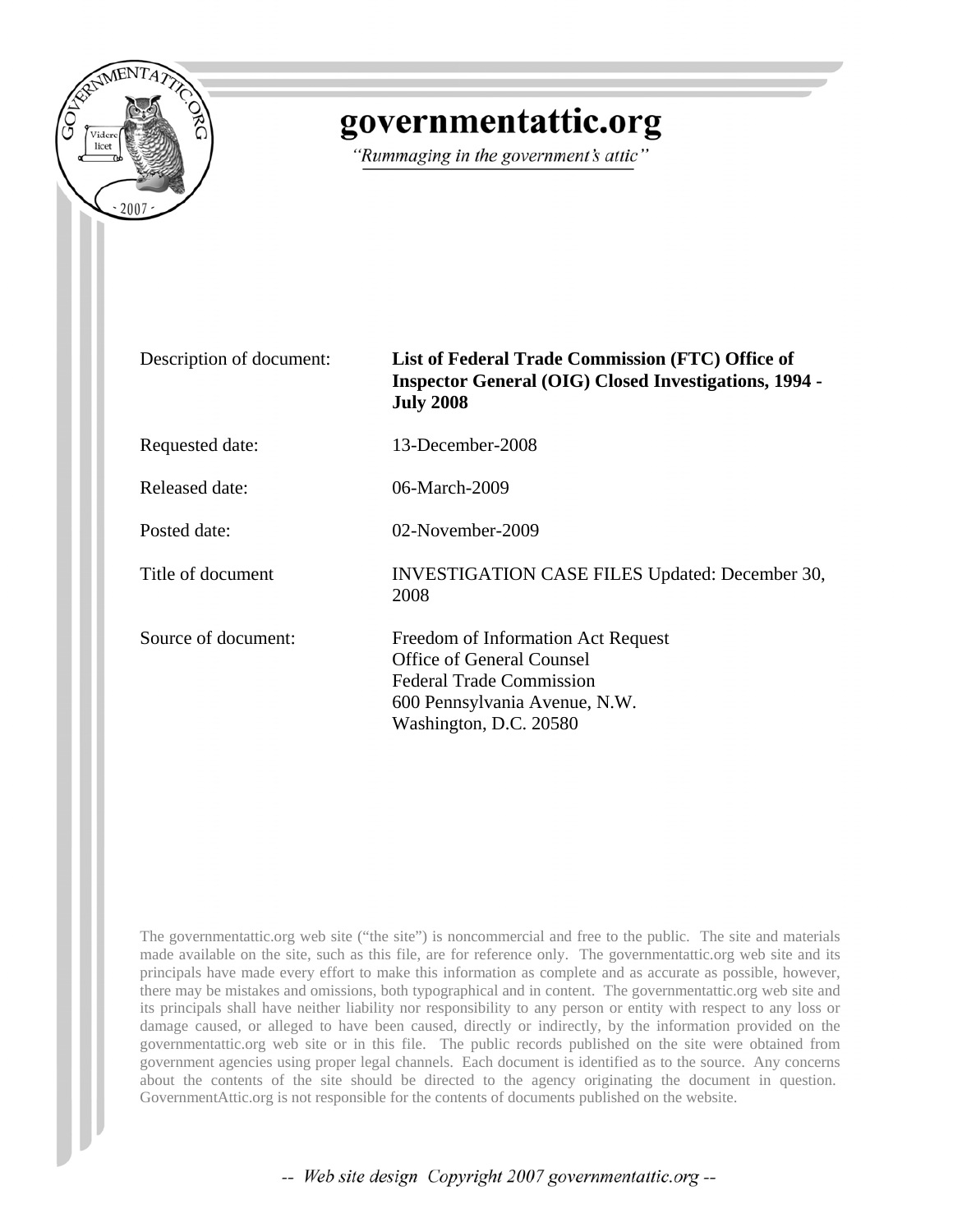

MAR 0 3 2009

Re: FOIA-2009-00329 FOIA 2009-00197 Pages 1-6

This is in response to your request dated December 13, 2008, under the Freedom of Information Act seeking access to requesting "a copy of pages 1 through 6 of the same document for which portions of pages 6 and 7 were released in response to FOIA 2009-00197." In accordance with the FOIA and agency policy, we have searched our records, as of December 15,2008, the date we received your request in our FOIA office.

We have located seven pages of responsive records, I am granting partial access to and am enclosing copies of, the accessible records. Portions of each of these pages fall within the exemptions to the FOIA's mandatory disclosure requirements, as explained below.

Some of the records were obtained on the condition that the agency keep the source of the information confidential and are exempt from disclosure under FOIA Exemption 7(D), 5 U.S.C. § 552(b)(7)(D). That exemption is intended to ensure that "confidential sources are not lost because of retaliation against the sources for past disclosures or because of the sources' fear of future disclosures." *Brant Constr. Co. v. EPA,* 778 *F.2d* 1258,1262 (7th Cir. 1985).

In addition, some personal identifying information is exempt from release under FOIA Exemption (7)(C), 5 U.S.C. § 552(b)(7)(C). Individuals' right to privacy outweighs the general public's interest in seeing this information, and Exemption (7)(C) provides for the protection of law enforcement information the disclosure of which "could reasonably be expected to constitute an unwarranted invasion of personal privacy."

If you are not satisfied with this response to your request, you may appeal by writing to Freedom of Information Act Appeal, Office of the General Counsel, Federal Trade Commission, 600 Pennsylvania Avenue, N.W., Washington D.C. 20580, within 30 days of the date ofthis letter. Please enclose a copy of your original request and a copy of this response. If you believe that we should choose to disclose additional materials beyond what the FOIA requires, please explain why this would be in the public interest.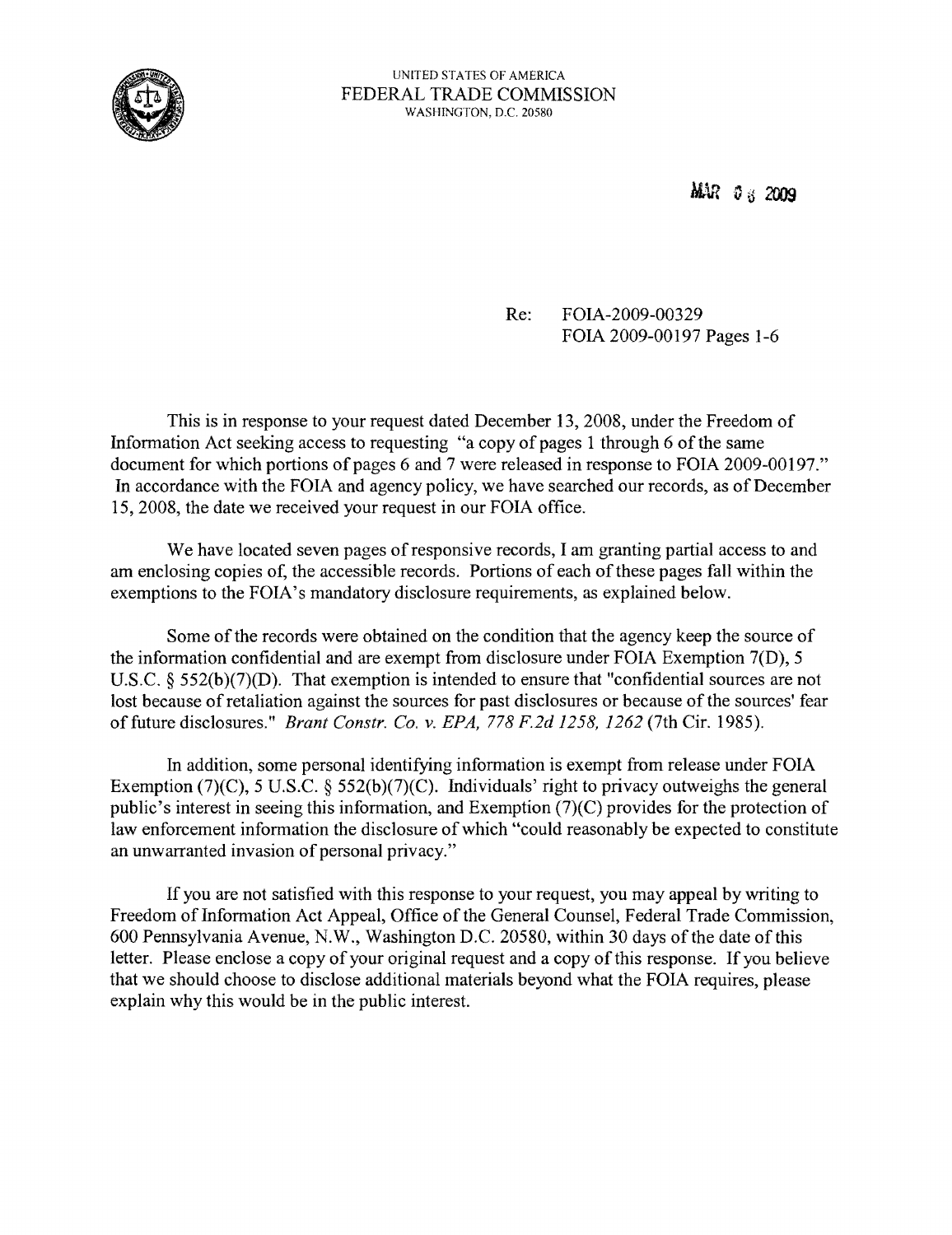If you have any questions about the way we handled your request, or about our FOIA regulations or procedures, please contact Ani Hatza at (202) 326-2270.

 $\left(\begin{array}{c} \sim \\ \sim \end{array}\right)$ an E. Fina ssistant General Counsel

Enclosed: List of IG Investigations (Seven pages)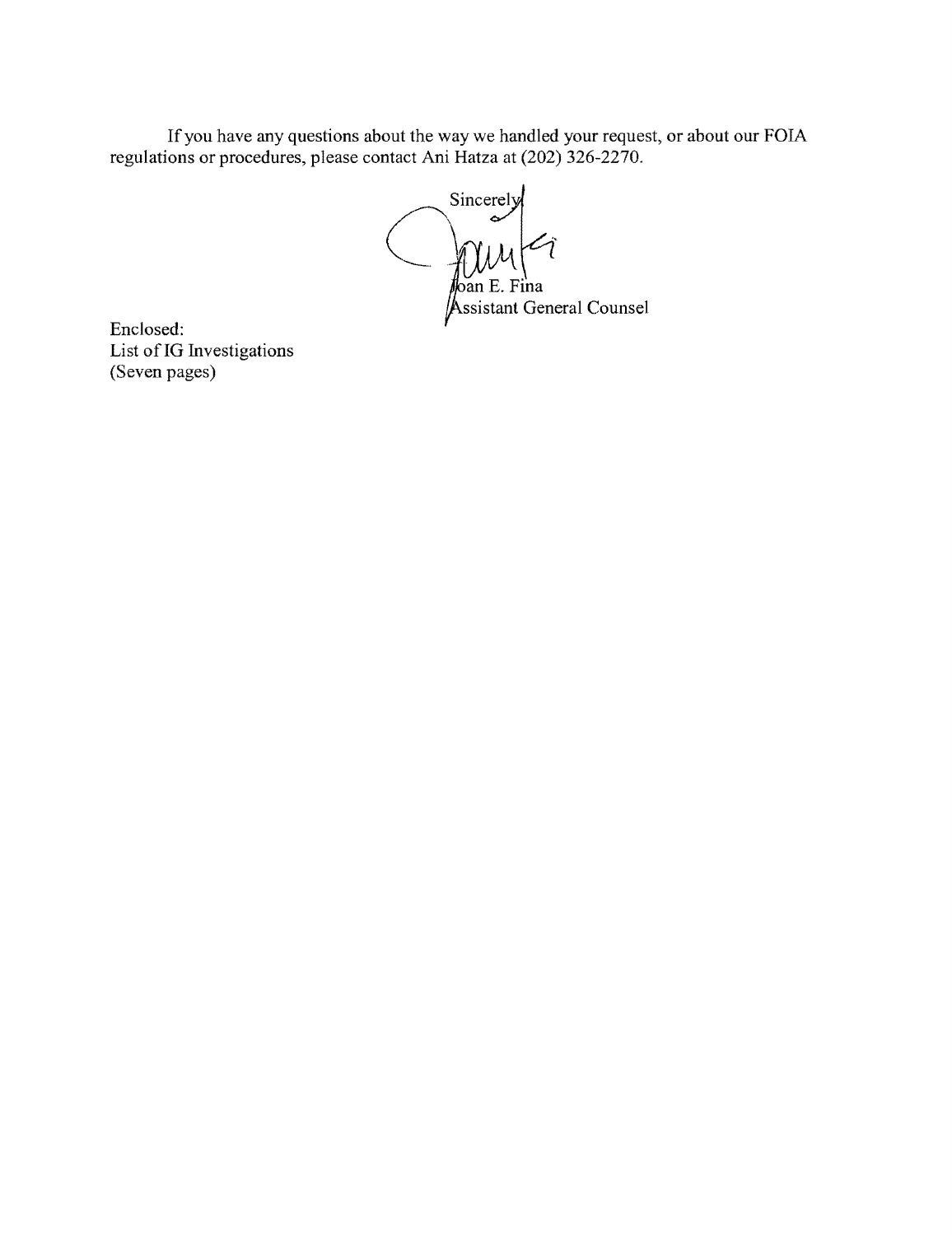#### INVESTIGATION CASE FILES

| File No.    | Date<br><b>Opened</b> | Allegation(s)                         | Subject(s)<br>TC | Originator(s)<br>TD | Referral   | Action<br>DOJ | Adm.<br>Action | Date<br>Closed+<br>SAR# |
|-------------|-----------------------|---------------------------------------|------------------|---------------------|------------|---------------|----------------|-------------------------|
| $94 - 049*$ | 03/10/94              | Misuse of FTC phones (L.D. calls)     |                  | <b>OED</b>          | <b>DOJ</b> | ***           | N/A            | 3/95(12)                |
| $94-050$    | 04/08/94              | Alleged missing BC computer           | Unknown          | <b>FTC Sources</b>  | None       | N/A           | N/A            | x/95(13)                |
| 94-051      | 06/10/94              | Alleged criminal antitrust violations |                  | Anonymous           | None       | N/A           | N/A            | x/96(15)                |
| 94-052      | 10/15/94              | Alleged consent violation             |                  |                     | None       | N/A           | N/A            | $x/96$ (15)             |
| 94-053*     | 08/26/94              | Alleged phone abuse (L.D. calls)      |                  |                     | None       | N/A           | N/A            | x/95(13)                |
| 94-054      | 07/19/94              | Threatening letter to Essie Olney     | Unknown          |                     | None       | N/A           | N/A            | x/95(12)                |
| 95-055      | 10/26/94              | Alleged obstr. of invest./TCA Co.     |                  |                     | <b>DOJ</b> | ***           | N/A            | x/96(14)                |
| 95-056      | 01/18/95              | Alleged discl. of nonpublic info.     |                  |                     | None       | N/A           | N/A            | x/95(12)                |
| 95-057      | 10/24/94              | Alleged press leaks/Eli Lilly Co.     | Unknown          |                     | None       | N/A           | N/A            | x/96(15)                |
| 95-058      | 11/04/94              | Alleged false statements              | Commission       |                     | None       | N/A           | N/A            | x/95(12)                |
| 95-059      | 01/20/95              | Possible discl. of nonpublic info.    |                  |                     | None       | N/A           | N/A            | x/95(13)                |
| 95-060      | 03/17/95              | Alleged conflict of interest (18§207) |                  |                     | None       | N/A           | N/A            | x/95(12)                |
| 95-061      | 10/14/94              | Possible press leaks/Seattle R.O.     | Unknown          |                     | None       | N/A           | N/A            | x/95(12)                |
| 95-062*     | 06/13/95              | Alleged master key theft              |                  |                     | <b>FTC</b> | N/A           | N <sub>o</sub> | x/96(14)                |
| 95-063*     | 06/29/95              | Possible discl. of nonpublic info.    |                  |                     | None       | N/A           | N/A            | x/96(14)                |
| 95-064      | 07/11/95              | Falsification of FTC letter           |                  |                     | None       | N/A           | N/A            | x/95(13)                |

**BOLD - #=Worked with or consulted other law enforcement agency(ies)** italics - allegation  $=$  Referred to OGE

*italics - allegation* = *Referred to OGE*<br>*BOLD & italics - subject* = *Financial Recove Financial Recovery Realized* 1

- \* = Investigative Alert or Management Letter Issued
- \*\* = Prosecution
- \*\*\* = No prosecution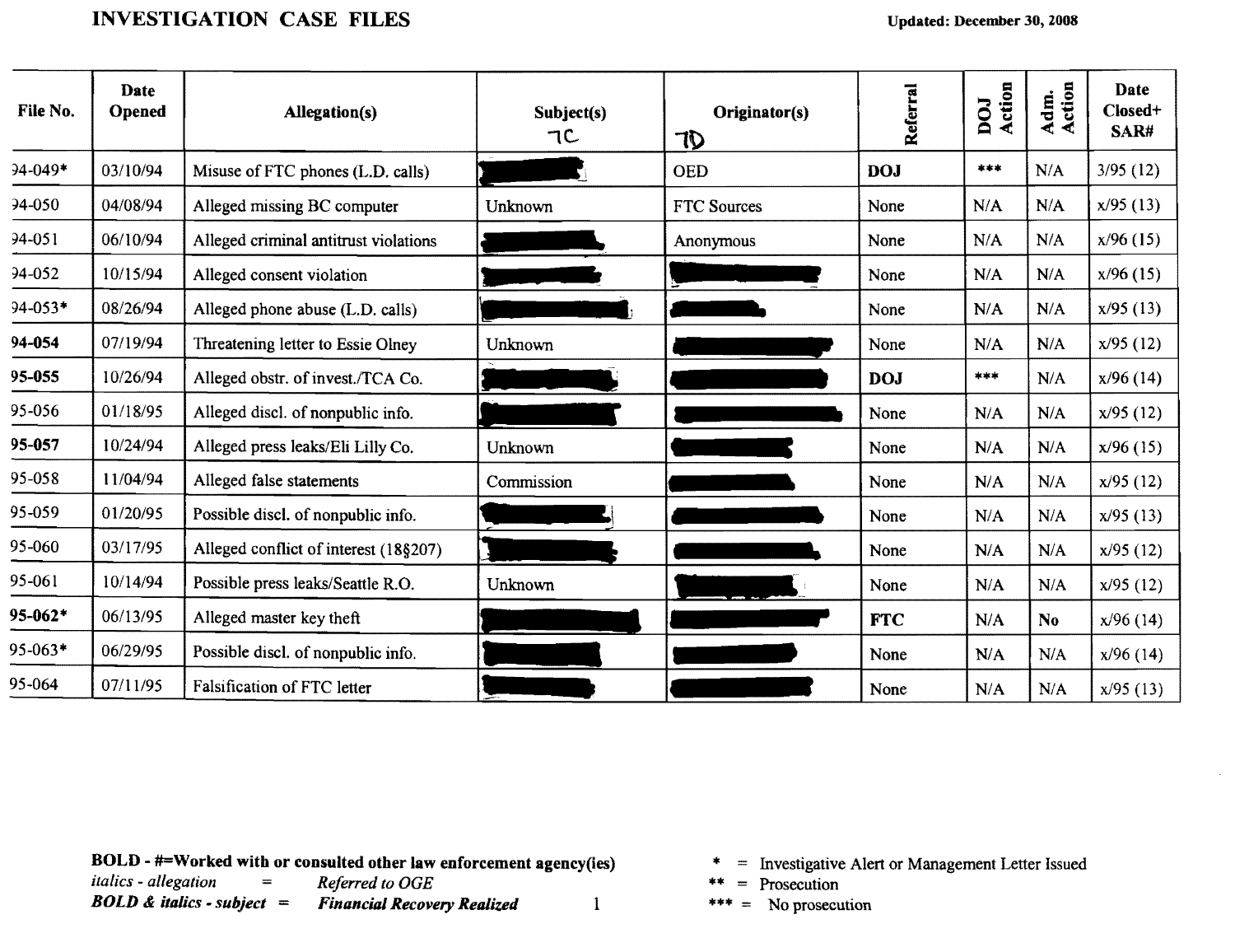### INVESTIGATION CASE FILES Updated: December 30, 2008

| File No.    | Date<br>Opened | <b>Allegation(s)</b>                  | Subject(s)<br>7C | Originator(s)          | Referral       | Action<br>DOJ   | Adm.<br>Action | Date<br>Closed+<br>SAR# |
|-------------|----------------|---------------------------------------|------------------|------------------------|----------------|-----------------|----------------|-------------------------|
| 95-065      | 07/14/95       | Credit card fraud/government          |                  |                        | None           | N/A             | N/A            | X/95(13)                |
| 95-066*     | 09/19/95       | <b>Stolen FTC Metrocheks</b>          |                  |                        | DOJ/FTC        | $\star\star$    | <b>Yes</b>     | $x/96$ (14)             |
| 95-067      | 08/23/95       | Alleged political corruption          |                  |                        | None           | N/A             | N/A            | x/96(15)                |
| 96-068      | 10/09/95       | Credit card fraud/Personal            | Unknown          |                        | None           | N/A             | N/A            | $x/96$ (15)             |
| 96-069      | 01/23/96       | Alleged improp. instruct./Orion Co.   |                  | Confidential informant | None           | N/A             | N/A            | $x/96$ (14)             |
| 96-070      | 02/01/96       | Imperson. of FTC agent & extortion    |                  | Florida DMV            | <b>DOJ</b>     | $\star$ $\star$ | N/A            | x/96(14)                |
| $96 - 071*$ | 02/26/96       | Alleged mismgmt./FTC parking          | <b>OED</b>       | Confidential Informant | <b>FTC</b>     | N/A             | Yes            | $x/96$ (14)             |
| 96-072      | 03/25/96       | Alleged alteration of docs.           |                  |                        | None           | N/A             | N/A            | $x/96$ (15)             |
| 96-073      | 06/12/96       | Alleged press leak/Toys-R-Us Co.      | Unknown          |                        | None           | N/A             | N/A            | x/97(17)                |
| 96-074      | 07/03/96       | Alleged press leak/Slick 50, Inc.     | Unknown          |                        | None           | N/A             | N/A            | x/97(16)                |
| 96-075      | 08/19/96       | Alleged false resume & vouchers       |                  | Confidential Informant | None           | N/A             | N/A            | x/97(16)                |
| 97-076*     | 12/06/96       | Alleged contractor impropriety        |                  |                        | <b>FTC</b>     | N/A             | N <sub>0</sub> | x/98(19)                |
| 97-077      | 11/08/96       | Alleged conflict of interest (18§208) |                  |                        | None           | N/A             | N/A            | x/98(19)                |
| 97-078      | 12/30/96       | Credit card fraud/Government          | Unknown          |                        | None           | N/A             | N/A            | x/97(16)                |
| 97-079      | 01/29/97       | Theft from FTC imprest fund           |                  |                        | <b>DOJ/FTC</b> | ***             | <b>Yes</b>     | x/97(16)                |
| 97-080      | 07/14/97       | Alleged press leaks/Staples, etc.     | Unknown          |                        | None           | N/A             | N/A            | $x/98$ (19)             |
| 97-081      | 07/14/97       | Alleged document destruction          |                  |                        | <b>DOJ</b>     | ***             | N/A            | x/99(20)                |
| 98-082      | 11/10/97       | Alleged misuse of position            |                  |                        | <b>FTC</b>     | N/A             | No.            | x/98(18)                |
| 98-083      | 12/01/97       | Malicious mischief by employee        |                  |                        | <b>DOJ/FTC</b> | ***             | <b>Yes</b>     | x/98(18)                |
| 98-084*     | 06/03/98       | Alleged abuse of FTC e-mail system    |                  |                        | None           | N/A             | N/A            | x/98(19)                |

**BOLD - #=Worked with or consulted other law enforcement agency(ies)**  $* =$  Investigative Alert or Management Letter Issued *italics - allegation* = *Referred to OGE*  $* =$  Prosecution  $\left($ 

*BOLD & italics - subject = Financial Recovery Realized* 2 \*\*\* = No prosecution

- 
- 
- 

I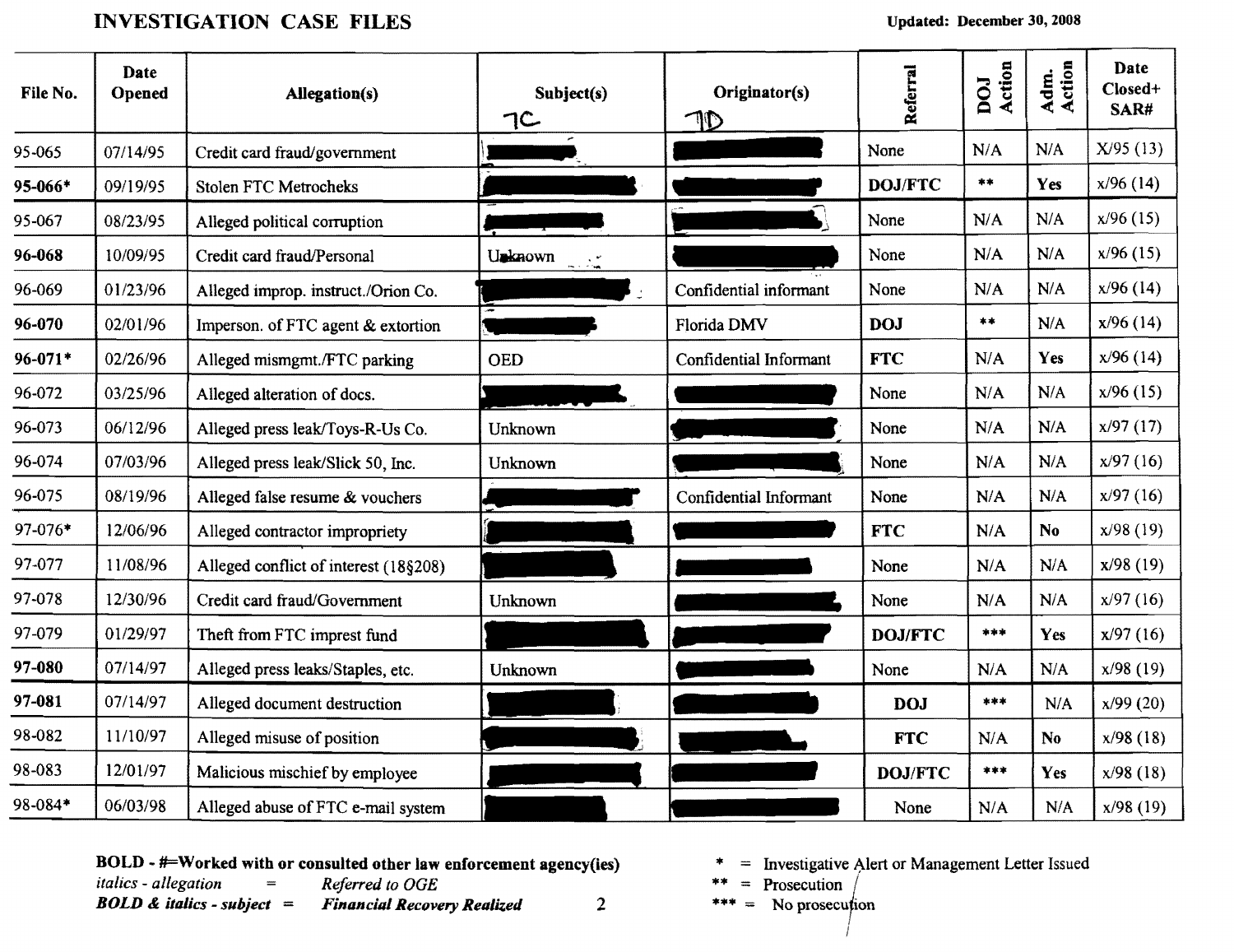# INVESTIGATION CASE FILES  $\bigcap_{\Box}$

 $\cap$   $\cap$ 

| 98-085     | 06/18/98 | Alleged phone misuse/L.D. calls          |               | Anonymous              | <b>FTC</b>     | N/A             | N <sub>0</sub> | x/98(19)         |
|------------|----------|------------------------------------------|---------------|------------------------|----------------|-----------------|----------------|------------------|
| 98-086     | 07/24/98 | Derogatory letter to FTC officials       | Unknown       |                        | None           | N/A             | N/A            | x/98 (19)        |
| 99-087     | 10/02/98 | Alleged discl. of nonpublic info.        | Unknown       |                        | None           | N/A             | N/A            | x/99(20)         |
| 99-088     | 12/10/98 | Alleged imperson. of FTC employee        |               |                        | None           | N/A             | N/A            | x/99(20)         |
| 99-089*    | 12/15/98 | Alleged false resume/coverup             |               | Anonymous              | <b>FTC</b>     | N/A             | N <sub>0</sub> | x/99(20)         |
| 99-090     | 03/10/99 | Alleged imperson. of FTC employee        | Unknown       |                        | None           | N/A             | N/A            | x/99(21)         |
| 99-091     | 03/11/99 | Possible discl. of nonpublic info.       |               |                        | None           | N/A             | N/A            | $x/00$ (22)      |
| 99-092*    | 06/28/99 | Personal internet use by employee        |               |                        | DOJ/FTC        | ***             | Yes            | x/00(22)         |
| 99-093     | 09/09/99 | Phone threat to Comm. Swindle            |               | FTC Security & FPS     | None           | N/A             | N/A            | x/99(21)         |
| 99-094     | 08/25/99 | Apparent falsification of FTC letter     |               | <b>CRC-FTC</b>         | <b>DOJ</b>     | ***             | N/A            | x/99(21)         |
| 99-095     | 11/19/99 | Conflict of interest (18 U.S.C. §208)    |               |                        | <b>DOJ/FTC</b> | ***             | N <sub>0</sub> | $x/00$ (22)      |
| 99-096A    | 02/xx/00 | Embezzle. by FTC-related receiver        | Frank Sweeney | Frank Sweeney          | <b>DOJ</b>     | $\star$ $\star$ | N/A            | 3/02(26)         |
| 99-096B    | xx/xx/01 | Theft & tax fraud                        |               | Sweeney files          | <b>DOJ/IRS</b> |                 | N/A            | x/01(24)         |
| 99-097     | 05/09/00 | Alleged press leaks/Bloomberg            | Unknown       |                        | None           | N/A             | N/A            | x/01(25)         |
| 00-098     | 05/19/00 | Alleged failure to produce docs.         |               |                        | None           | N/A             | N/A            | x/00(23)         |
| 00-099     | 07/03/00 | Alleged press leaks/Ford Finance         | Unknown       |                        | None           | N/A             | N/A            | $x/01$ (25       |
| $0 - 100$  | 09/14/00 | Alleged press leaks/AOL-TW               | Unknown       |                        | None           | N/A             | N/A            | x/01(25)         |
| $11-101$   | 04/19/01 | Misuse of FTC computer                   |               | Confidential Informant | <b>DOJ/FTC</b> | ***             | Yes            | x/01(25)         |
| $)2 - 102$ | 12/02/01 | Misuse of nonpublic information          |               |                        | $DOJ/+$        | ***             | N/A            | 1/02(26)         |
| $)2 - 103$ | 02/01/02 | Possible Government Charge Card<br>Fraud | Unknown       |                        | None           |                 |                | 11/30/05<br>(34) |
| $)2 - 104$ | 02/13/02 | Credit card fraud/Government             | Unknown       |                        | None           |                 |                | 12/05/05<br>(34) |

**80LD - #=Worked with or consulted other law enforcement agency(ies)**  $* =$  Investigative Alert or Management Letter Issued<br>  $* =$  Prosecution<br>  $* =$  Prosecution

*italics - allegation* = *Referred to OGE* \*\* = Prosecution<br> **BOLD & italics - subject** = **Financial Recovery Realized** 3 \*\*\* = No prosecution **Financial Recovery Realized** 

- 
-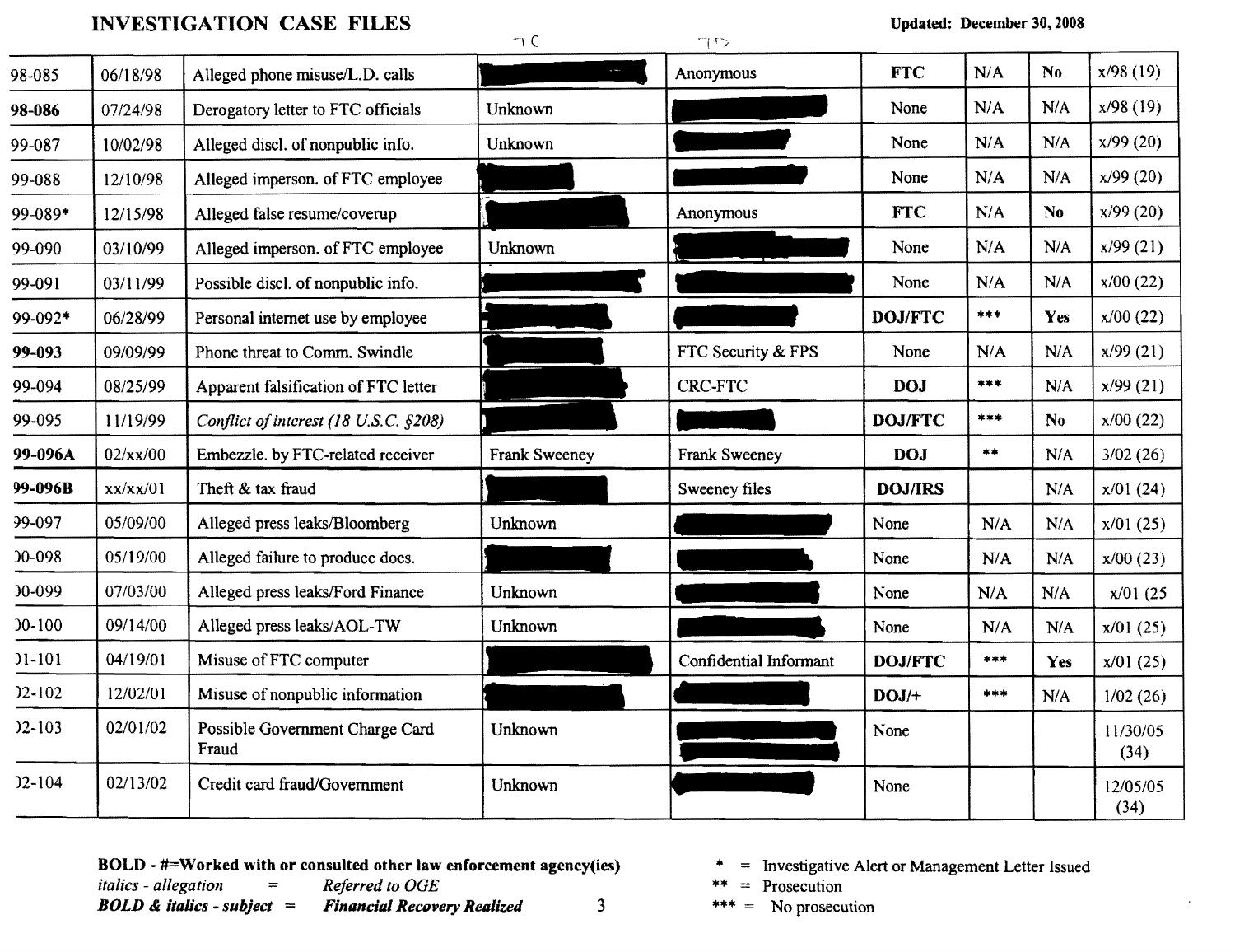## INVESTIGATION CASE FILES TC. TO Updated: December 30, 2008

|             |          |                                                                 | $\overline{\phantom{0}}$ | . . |                           |                  |      |                  |
|-------------|----------|-----------------------------------------------------------------|--------------------------|-----|---------------------------|------------------|------|------------------|
| $)2 - 105$  | 03/21/02 | Conflict of interest (18 U.S.C. §208)                           | $\overline{a}$           |     | <b>DOJ/FTC</b>            | ***              | N/A  | 3/02(26)         |
| $3-106$     | 10/08/02 | Possible Vendor Kick Backs to FTC<br><b>Contract Specialist</b> |                          |     | None                      | N/A              | N/A  | 12/20/02         |
| 03-107      | 11/02/02 | Alleged Impersonation of FTC<br>Employee                        |                          |     | N/A                       | N/A              | N/A  | 05/23/03         |
| $33 - 108$  | 12/13/02 | False Impersonation of FTC Employee                             |                          |     | N/A                       | N/A              | N/A  | 01/27/03         |
| 03-109      | 10/01/02 | Impersonation of FTC Employee                                   |                          |     | N/A                       | N/A              | None | 05/12/03         |
| 03-110      | 01/10/03 | False Impersonation/Using FTC Name                              | Ongoing                  |     | None                      |                  |      | 11/28/05<br>(34) |
| $03 - 111$  | 04/09/03 | Alleged Intrusion of FTC Government<br>Computer                 | <b>Unknown</b>           |     | None                      | N/A              | N/A  | 11/17/03         |
| $03 - 112*$ | 06/02/03 | Alleged Misuse of Government<br>Position & ITM Policy Violation |                          |     | None                      | N/A              | N/A  | 7/14/03          |
| $03 - 113$  | 7/18/03  | Impersonation of FTC Official                                   |                          |     | None                      | N/A              | N/A  | 8/29/03          |
| $03 - 114*$ | 09/08/03 | Dissemination of Confidential<br>Information                    |                          |     | None                      | N/A              | N/A  | 3/31/04<br>(30)  |
| $04 - 115$  | 03/31/04 | Conspiracy in Housing Fraud Scheme                              |                          |     | None                      | N/A              | N/A  | 1/12/06<br>(34)  |
| $04 - 116$  | 03/31/04 | Workman's Compensation Abuse                                    |                          |     | 10/22/04<br><b>FTCBCP</b> |                  |      | 10/20/04<br>(32) |
| 04-117      | 07/29/04 | Alleged Download of Pornographic<br>material on FTC Computer    |                          |     | None                      | N/A              | N/A  | 08/24/04<br>(31) |
| $04 - 118$  | 8/27/04  | FTC Employee Defrauding Ebay<br><b>Customers</b>                |                          |     | 4/29/05                   | $\pmb{*}\pmb{*}$ | N/A  | 3/31/06<br>(34)  |

BOLD - #=Worked with or consulted other law enforcement agency(ies)  $* =$  Investigative Alert or Management Letter Issued<br>
italics - allegation = Referred to OGE  $* =$  Prosecution

*italics - allegation* = *Referred to OGE* \*\* = Prosecution<br> **BOLD & italics - subject** = **Financial Recovery Realized** 4 \*\*\* = No prosecution **Financial Recovery Realized** 

- 
- 
-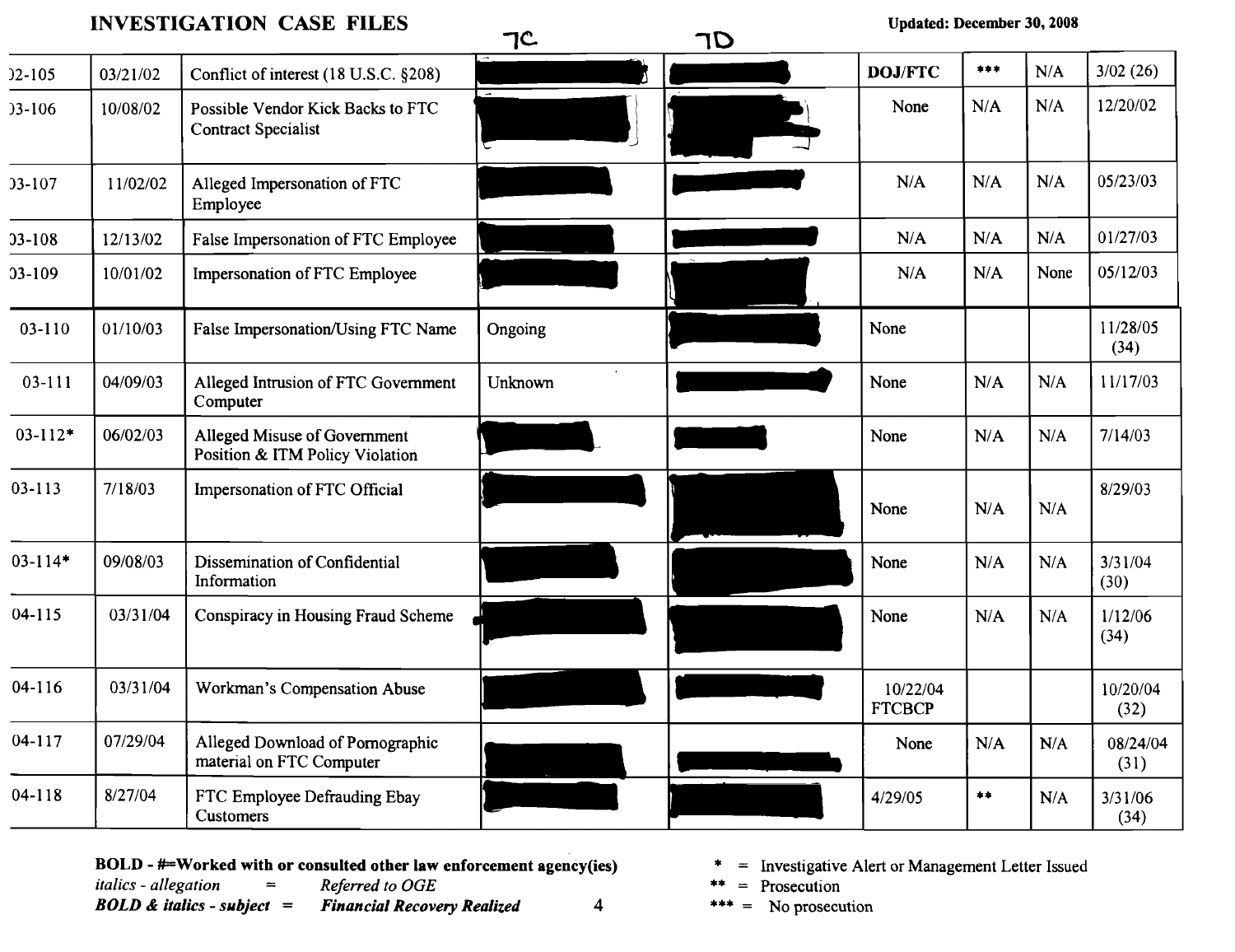## INVESTIGATION CASE FILES  $\bigcap$ <sup> $\bigcap$ </sup>  $\bigcup$  Updated: December 30, 2008

| $35-119$   | 10/29/04 | Impersonation of FTC Official                                                                           |              | none       | N/A | N/A | 1/31/05<br>(32)  |
|------------|----------|---------------------------------------------------------------------------------------------------------|--------------|------------|-----|-----|------------------|
| $35 - 120$ | 12/06/04 | Violation of 18 U.S.C. § 208                                                                            |              | <b>OGE</b> | N/A | N/A | 1/31/05<br>(32)  |
| $35 - 121$ | 3/03/05  | Theft of funds from FTC Child Care<br>Center checking account                                           |              | <b>FPS</b> |     |     | 3/11/05<br>(32)  |
| $35 - 122$ | 12/02/04 | Alleged Download of Pornographic<br>material on FTC computer and attempts<br>to access blocked websites |              | none       |     |     | 5/27/05<br>(33)  |
| $35 - 123$ | 3/28/05  | Impersonation of FTC official                                                                           | 800-748-0196 | none       |     |     | 3/31/05<br>(32)  |
| $35 - 124$ | 7/28/05  | Misuse of Government Travel Card                                                                        |              | None       |     |     | 10/26/05<br>(34) |
| $05 - 125$ | 8/12/05  | Misuse of Government Travel Card                                                                        |              | None       |     |     | 9/30/05<br>(33)  |
| $36 - 126$ | 10/19/05 | Installed pop-under java script on ftc<br>website                                                       | ╰            | None       |     |     | 12/12/05<br>(34) |
| $06 - 127$ | 1/06/06  | Misuse of Government Travel Card                                                                        |              | None       |     |     | 3/3/06<br>(34)   |
| $06 - 128$ | 1/12/06  | Misuse of Government Travel Card                                                                        |              | None       |     |     | 2/01/06<br>(34)  |
| $06-129$   | 2/09/06  | Misuse of Government Travel Card                                                                        |              | None       |     |     | 8/23/06<br>(35)  |
| $06 - 130$ | 2/09/06  | Misuse of Government Travel Card                                                                        |              | None       |     |     | 02/16/06<br>(34) |
| $06 - 131$ | 2/16/06  | Misuse of Government Computer                                                                           |              | None       |     |     | 05/12/06<br>(35) |
| $06 - 132$ | 2/22/06  | Alleged Download of Pornographic<br>Material on FTC Computer                                            |              | None       |     |     | 9/27/06<br>(35)  |

**BOLD - #=Worked with or consulted other law enforcement agency(ies)**  $*$  = Investigative Alert or Management Letter Issued *italics - allegation* = *Referred to OGE*  $*$  = Prosecution *italics - allegation* = *Referred to OGE* \*\* = Prosecution<br> **BOLD & italics - subject** = **Financial Recovery Realized** 5 \*\*\* = No prosecution

**Financial Recovery Realized** 

- 
- 
-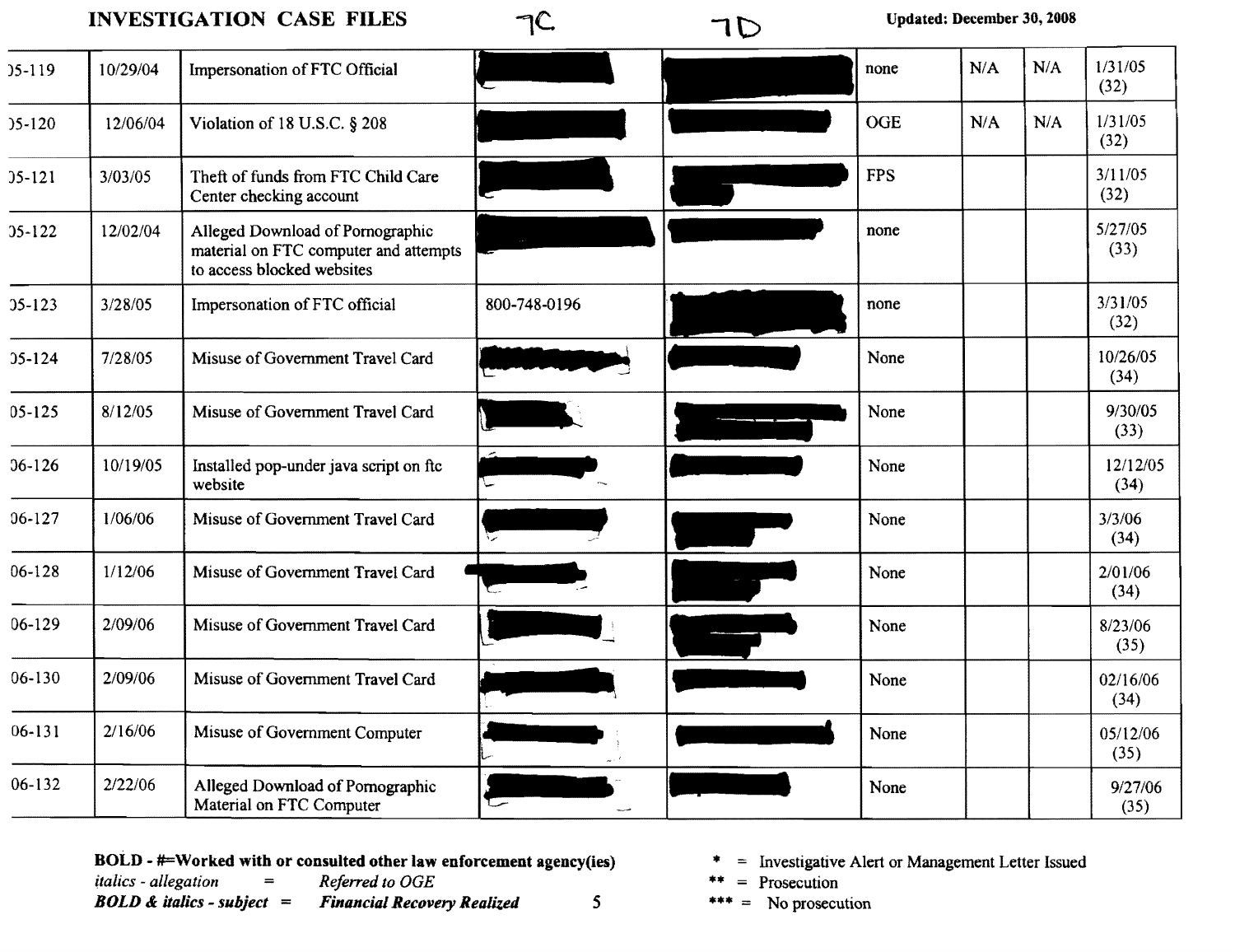|            |          | <b>INVESTIGATION CASE FILES</b>                     |         | 1D        | <b>Updated: December 30, 2008</b>           |              |              |                  |
|------------|----------|-----------------------------------------------------|---------|-----------|---------------------------------------------|--------------|--------------|------------------|
| $06 - 133$ | 5/22/06  | Misuse of Government Computer                       |         |           | None                                        |              |              | 6/23/06<br>(35)  |
| $36 - 134$ | 6/26/06  | Theft of Government Property                        | Unknown |           | None                                        |              |              | 6/30/06<br>(35)  |
| 36/135     | 6/30/06  | Battery (at Funeral Rule Conference)                |         |           | None                                        |              |              | 8/22/06<br>(35)  |
| $37-136$   | 11/14/06 | Violation of 18 USC § 208                           |         |           | DOJ Ofc<br>Public<br>Integrity<br>(3/14/07) | pend-<br>ing |              |                  |
| 07-137     | 10/12/06 | Impersonation of FTC Official                       | Unknown |           | None                                        |              |              | 12/14/07<br>(38) |
| 07-138     | 11/14/06 | Misuse of Government Travel Card                    |         |           | <b>FTC</b>                                  |              |              | 10/4/07<br>(38)  |
| 07-139     | 3/16/07  | Misuse of Sensitive Database(s)                     |         |           | None                                        |              |              | 5/22/07<br>(37)  |
| 07-140     | 4/24/07  | Unauthorized Disclosure of Nonpublic<br>Information | Unknown | T         | None                                        |              |              | 12/12/07<br>(38) |
| $07 - 141$ | 4/30/07  | Misuse of Government Computer                       |         |           | <b>FTC</b>                                  |              | pend-<br>ing | 9/5/07<br>(37)   |
| 07-142     | 6/11/07  | Unauthorized Disclosure of Nonpublic<br>Information | Unknown |           | None                                        |              |              | 7/02/08<br>(40)  |
| $07-143$   | 9/26/07  | Misuse of Official Position                         |         | Anonymous |                                             |              |              | 12/18/07<br>(40) |
| 07-144     | 9/13/08  | Fraudulent redress checks                           | unknown |           | <b>USPS</b>                                 | N/A          | N/A          | 10/15/08<br>(41) |
| 08-145     | 11/06/07 | Misuse of Government Computer                       | in.     |           | <b>FTC</b>                                  |              |              | 2/12/08<br>(40)  |
| 08-146     | 3/31/08  | Misuse of Government Resources                      |         | Anonymous | ongoing                                     |              |              |                  |

**BOLD - #=Worked with or consulted other law enforcement agency(ies)**  $\ast$  = Investigative Alert or Management Letter Issued *italics - allegation* = Referred to OGE  $\ast$  = Prosecution

*italics - allegation* = Referred to OGE \*\* = Prosecution<br> **BOLD & italics - subject = Financial Recovery Realized** 6 \*\*\* = No prosecution  $F$ *inancial Recovery Realized*